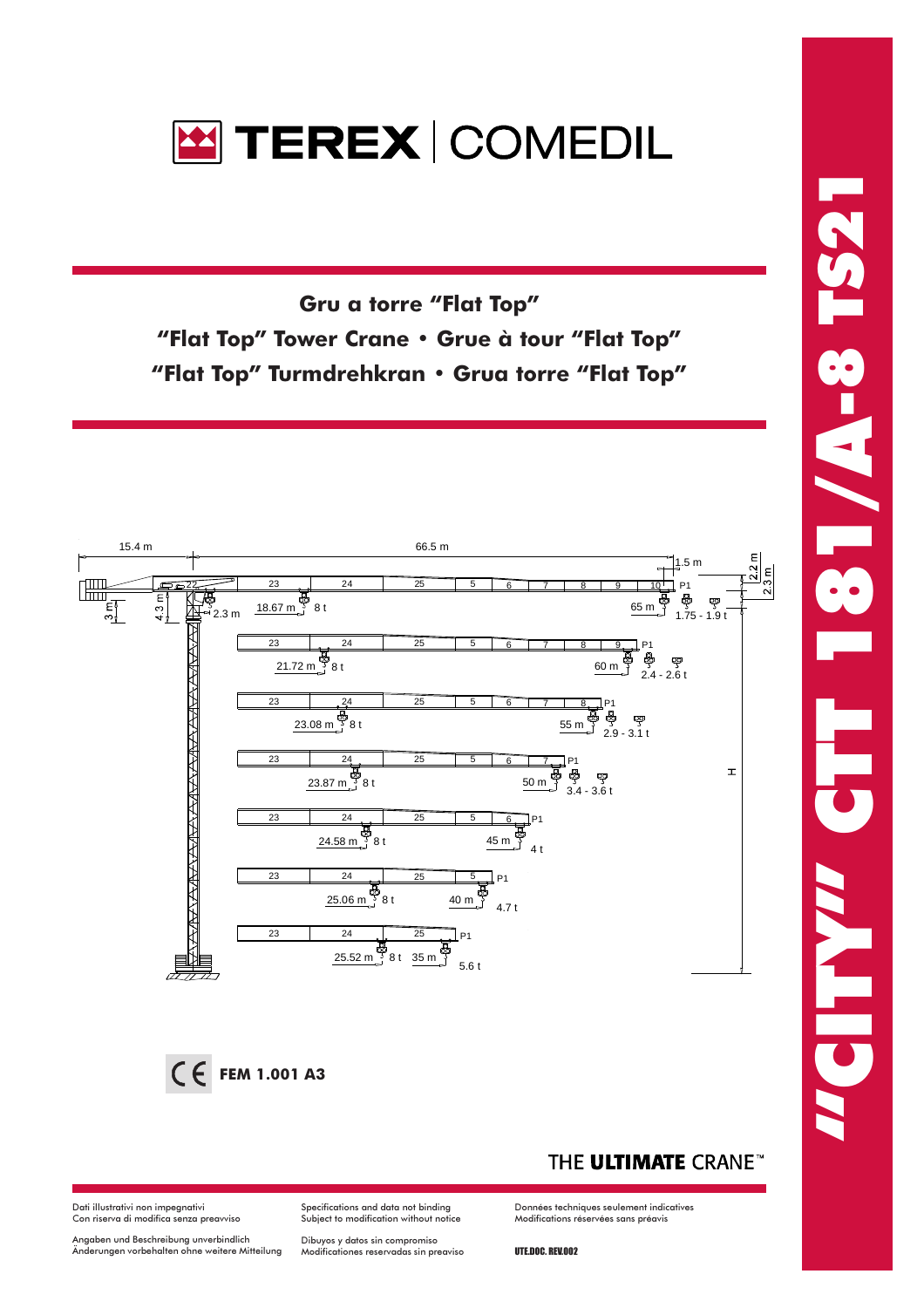

# **CTT 181/A-8**

Diagramma di portata **Load Diagram** 



**Courbes de charges Lastkurven** 



**Curvas de cargas** 

|                | CTT $181/A.8$  |                |                          |       |              |              |                          |      |      |       |       |      |      |      |      |      |      |      |
|----------------|----------------|----------------|--------------------------|-------|--------------|--------------|--------------------------|------|------|-------|-------|------|------|------|------|------|------|------|
| မ္ဘာ့          | $\frac{1}{2}$  | ₩              |                          |       | <b>AVVA</b>  | $\mathsf{m}$ | $\overline{\phantom{a}}$ | 15   | 20   | 25    | 30    | 35   | 40   | 45   | 50   | 55   | 60   | 65   |
| 4 <sub>t</sub> |                |                | $\blacksquare$           | 34.97 | $\mathbf{m}$ |              | 4,00                     | 4,00 | 4,00 | 4,00  | 4,00  | 4,00 | 3,42 | 2,98 | 2,63 | 2,34 | 2,10 | 1,90 |
|                | 4 <sub>1</sub> |                | $\omega_{\rm{eff}}$      | 34    | $\mathbf{m}$ |              | 4,00                     | 4,00 | 4,00 | 4,00  | 4,00  | 3,86 | 3,29 | 2,84 | 2,48 | 2,19 | 1,95 | 1,75 |
|                |                | 8 <sub>1</sub> |                          | 18.67 | $\mathbf{m}$ |              | 8,00                     | 8,00 | 7,40 | 5,73  | 4,64  | 3,86 | 3,29 | 2,84 | 2,48 | 2,19 | 1,95 | 1,75 |
| 4 <sub>1</sub> |                |                |                          | 41.54 | $\mathbf{m}$ |              | 4,00                     | 4,00 | 4,00 | 4,00  | 4,00  | 4,00 | 4,00 | 3,65 | 3,23 | 2,89 | 2,60 |      |
|                | 4 <sub>1</sub> |                | $\overline{\phantom{a}}$ | 39.67 | $\mathbf{m}$ |              | 4,00                     | 4,00 | 4,00 | 4,00  | 4,00  | 4,00 | 3,96 | 3,44 | 3,02 | 2,68 | 2,40 |      |
|                |                | 8 <sub>1</sub> |                          | 21.72 | $\mathbf{m}$ |              | 8,00                     | 8,00 | 8,00 | 6, 83 | 5,54  | 4,64 | 3,96 | 3,44 | 3,02 | 2,68 | 2,40 |      |
| 4 <sub>1</sub> |                |                |                          | 44.14 | $\mathbf{m}$ |              | 4,00                     | 4,00 | 4,00 | 4,00  | 4,00  | 4,00 | 4,00 | 3,91 | 3,46 | 3,10 |      |      |
|                | 4 <sub>1</sub> |                | $\mathbf{r}$             | 42.21 | $\mathbf{m}$ |              | 4,00                     | 4,00 | 4,00 | 4,00  | 4,00  | 4,00 | 4,00 | 3,71 | 3,26 | 2,90 |      |      |
|                |                | 8 <sub>1</sub> |                          | 23.08 | $\mathbf{m}$ |              | 8,00                     | 8,00 | 8,00 | 7,31  | 5,95  | 4,98 | 4,26 | 3,71 | 3,26 | 2,90 |      |      |
| 4 <sub>1</sub> |                |                |                          | 45.62 | $\mathbf{m}$ | t            | 4,00                     | 4,00 | 4,00 | 4,00  | 4,00  | 4,00 | 4,00 | 4,00 | 3,60 |      |      |      |
|                | 4 <sub>1</sub> |                | $\sim$                   | 43.67 | $\mathbf{m}$ |              | 4,00                     | 4,00 | 4,00 | 4,00  | 4,00  | 4,00 | 4,00 | 3,86 | 3,40 |      |      |      |
|                |                | 8 <sub>1</sub> |                          | 23.87 | $\mathbf{m}$ |              | 8,00                     | 8,00 | 8,00 | 7,59  | 6, 18 | 5,18 | 4,44 | 3,86 | 3,40 |      |      |      |
|                | 4 <sub>1</sub> |                | $\blacksquare$           | 45    | $\mathbf{m}$ | t            | 4,00                     | 4,00 | 4,00 | 4,00  | 4,00  | 4,00 | 4,00 | 4,00 |      |      |      |      |
|                |                | 8 <sub>1</sub> |                          | 24.58 | $\mathbf{m}$ |              | 8,00                     | 8,00 | 8,00 | 7,85  | 6, 39 | 5,36 | 4,59 | 4,00 |      |      |      |      |
|                | 4 <sub>1</sub> |                |                          | 40    | $\mathbf{m}$ |              | 4,00                     | 4,00 | 4,00 | 4,00  | 4,00  | 4,00 | 4,00 |      |      |      |      |      |
|                |                | 8 <sub>1</sub> |                          | 25.06 | m            |              | 8,00                     | 8,00 | 8,00 | 8,00  | 6,54  | 5,48 | 4,70 |      |      |      |      |      |
|                | 4 <sub>1</sub> |                | ä,                       | 35    | $\mathbf{m}$ |              | 4,00                     | 4,00 | 4,00 | 4,00  | 4,00  | 4,00 |      |      |      |      |      |      |
|                |                | 8 <sub>1</sub> |                          | 25.52 | $\mathbf{m}$ |              | 8,00                     | 8,00 | 8,00 | 8,00  | 6, 67 | 5,60 |      |      |      |      |      |      |

**Altre installazioni Other configurations** 

 $\blacksquare$  $\bigoplus$  **Autres implantations** Aufstellmöglichkeiten

 $\bullet$  $\mathbf \Omega$ 

**Otras implantaciones** 

 $\bullet$ 

 $\bullet$ 

**IF** Þ  $\boxed{\frac{1}{100}}$  $\circ$ **New York** Î  $\omega$  $\mathbf{I}$ Gru climbing<br>Bottom climbing crane<br>Télescopage sur dalles<br>Kletterkrane im Gabäude  $\blacksquare$ 00000  $\pm$ Gru ancorata **POOOO** l (l Crane tied to the structure Grue ancrée  $\circ$ Geankerter Kran Telescopage grua trepadora Grua anclada  $\prec$  $\vert$ **TS 21** H  $\overline{[m]}$ TS 21 R. TS 21 $R<sub>a</sub>$  $[m]$  $[m]$  $30/45$  $45/65$ A <sub>min/max</sub>  $B_{\text{min}/\text{max}}$  $\bullet$  $17.7/23.6$ **e.,** 35 35 т  $\bullet$  $\ddot{\mathbf{0}}$  $\overline{\mathbf{0}}$  $\overline{\mathbf{C}}$ Consultateci  $\bullet$ Consult us Nous consulter  $\bullet$ Auf Anfrage  $\bullet$ Consultarnos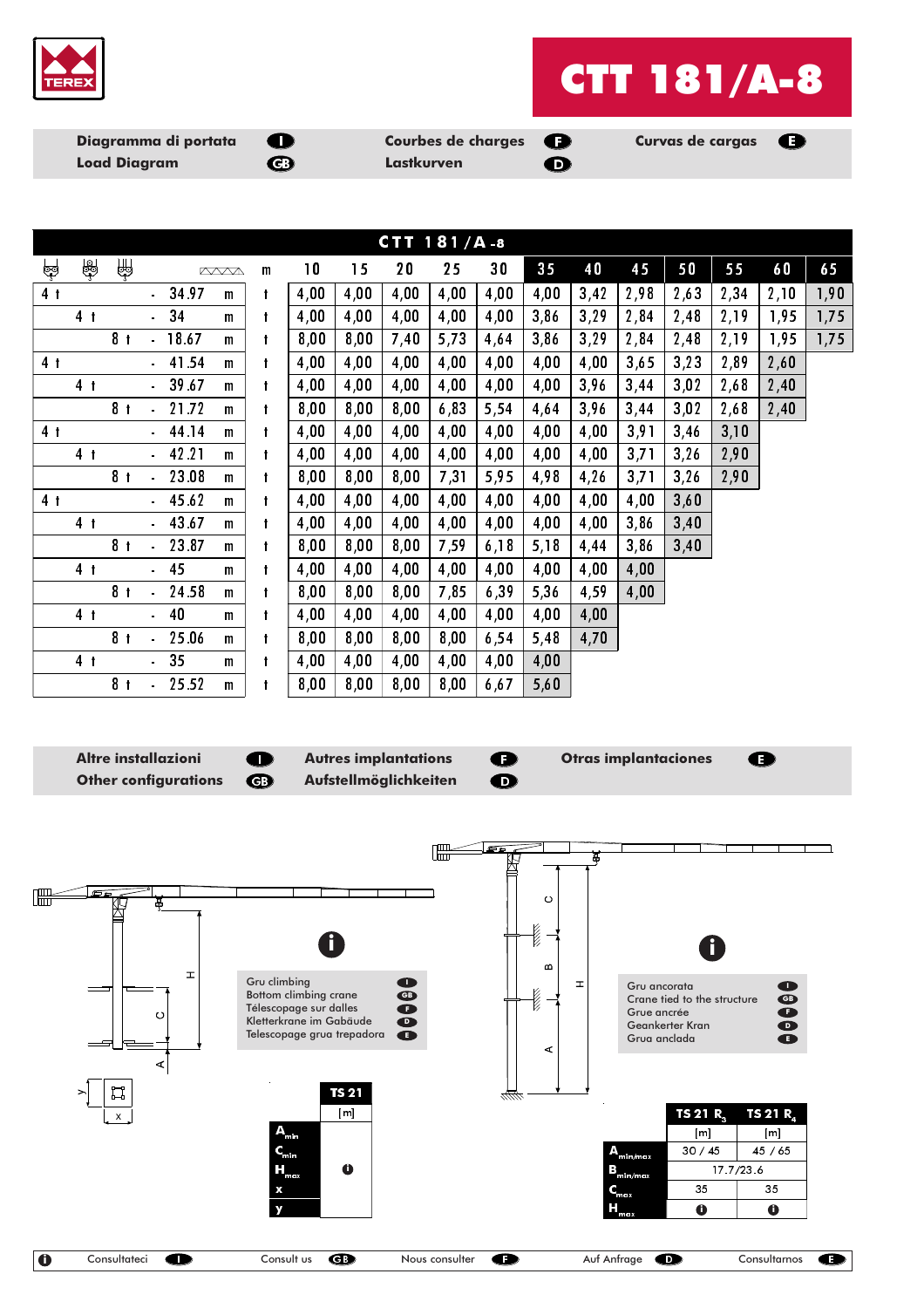

### CTT 181/A-8